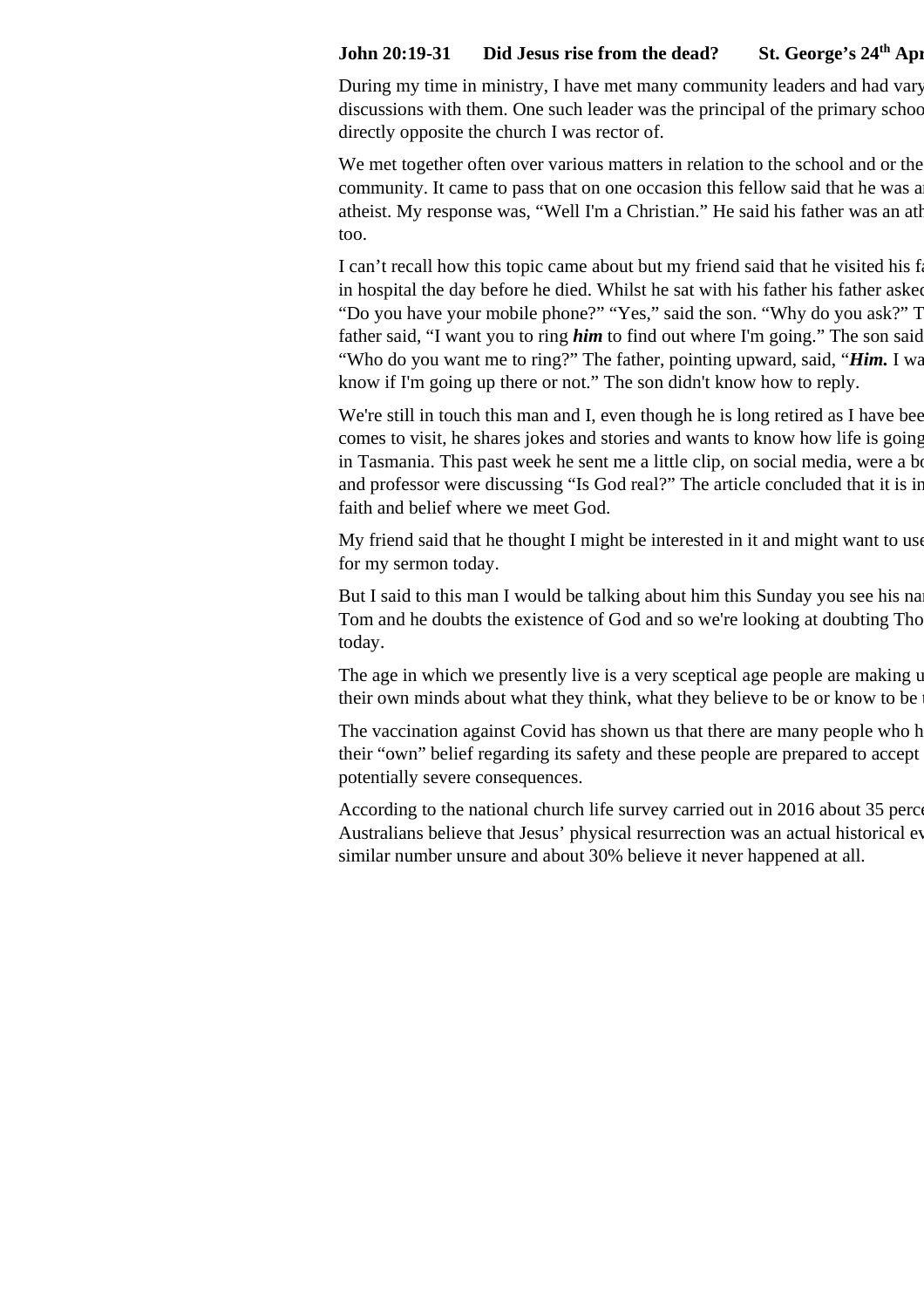Jesus' resurrection is at the centre of the story the Christian gospels tell. The resurrection nearly 2000 years ago is the pivotal event in all human history. It shaped the lives and beliefs, the deepest intuitions and culture and politics of billions of people.

What evidence do we have? Jesus is a well attested figure in the ancient world. Dixon historian and founder of the centre for public Christianity points out that great Roman historian Tacitus, Stoic writer Serapoin, Pliny the Younger and the pagan historian Thallos all write *incidentally* about Jesus within a couple of decades of his death.

The most well-known secular references regarding Jesus' life and ministry are the first century Jewish historian Josephus.

Further the great Jewish Oxford scholar Geza Vermes, wrote the definitive treatment of Josephus' writings and concluded that while the Christians exagg Josephus references, he did describe Jesus as a wise man, a performer of paradoxical deeds, and crucified by Pontius Pilate.

In the New Testament era there is no previous thought, conception or idea of a physical resurrection at all, so to have that included in the Jesus narrative gives something more to think about today.

There are many thousands of documents that verify the accuracy of the gospel even Paul's writings which are earlier than some of the gospel writings. For instance Paul's letter to Thessalonians was written about 50 AD and 51AD nearly 20 years after Jesus death.

Tellingly, Paul often refers to the resurrection as something his audience already knows all about, as a very well-established fact or belief. So, the resurrection v Christian belief long before AD 50. In his letter to the Corinthians Paul summarity that the community already knows:

*Corinthians 15:3-5 For what I received I passed on to you as of first import that Christ died for our sins according to the Scriptures, that he was buried, that he was buried, that was raised on the third day according to the Scriptures, and that he appeared Cephas, and then to the Twelve.*

To the Gospel passage before us today.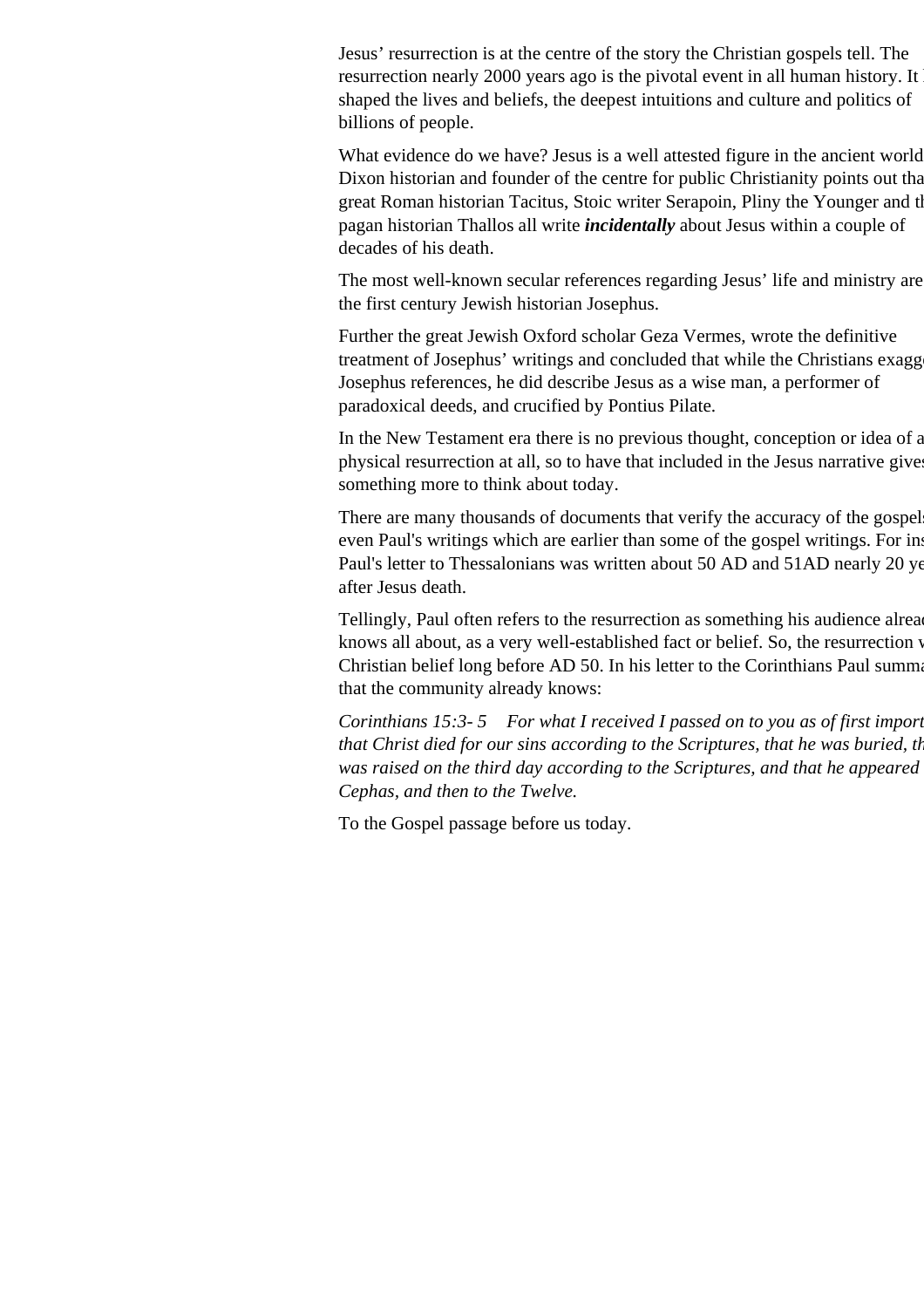Peter and the other disciple had seen the empty tomb, and Mary Magdalene had seen the Lord and passed on his message to the disciples that he was soon to re to the father. Nevertheless, the disciples with the exception of the other disciple, had not yet realized that Jesus has risen from the dead.

They were still afraid of what the Jews might do to them as his followers and s secluded themselves behind locked doors. These locked doors might have kep the prying eyes of the Jews, but they could not exclude the risen Lord Jesus!

Jesus came and stood among them and said, "*Peace be with you*!" Jesus' sudd appearance to his disciples behind the locked doors, like his emergence from the tomb, demonstrated that in his resurrected state he was no longer bound by ear physical limitations.

When Jesus appeared to them behind locked doors his greeting of *peace be with you* showed he was not holding their failures against them rather he was offering restored relationship.

After he said this, he showed him his hands and side. By showing them the nail wounds in his hands and a spear wound in his side Jesus removed any doubt the had that the one who stood before them in that locked room was indeed Jesus crucified, but now risen from the dead.

Jesus predicted that the disciples' sorrow at his death would be turned into joy following his resurrection. John *16:20 Very truly I tell you, you will weep and mourn while the world rejoices. You will grieve, but your grief will turn to joy.* now his disciples were overjoyed when they saw the Lord.

Jesus repeated his greeting "*peace be with you*" a second time. However, this it came with a commission for his disciples. Instead of reproaching them for the failures in the recent past he recommissions them as his emissaries: "As the father has sent me, I am sending you."

Later, Thomas wanted physical proof of the resurrection as so many do! In the second week after his resurrection, once again, Jesus found his disciples behin locked doors.

*27 Then he said to Thomas, "Put your finger here; see my hands. Reach out your hand and put it into my side. Stop doubting and believe."*